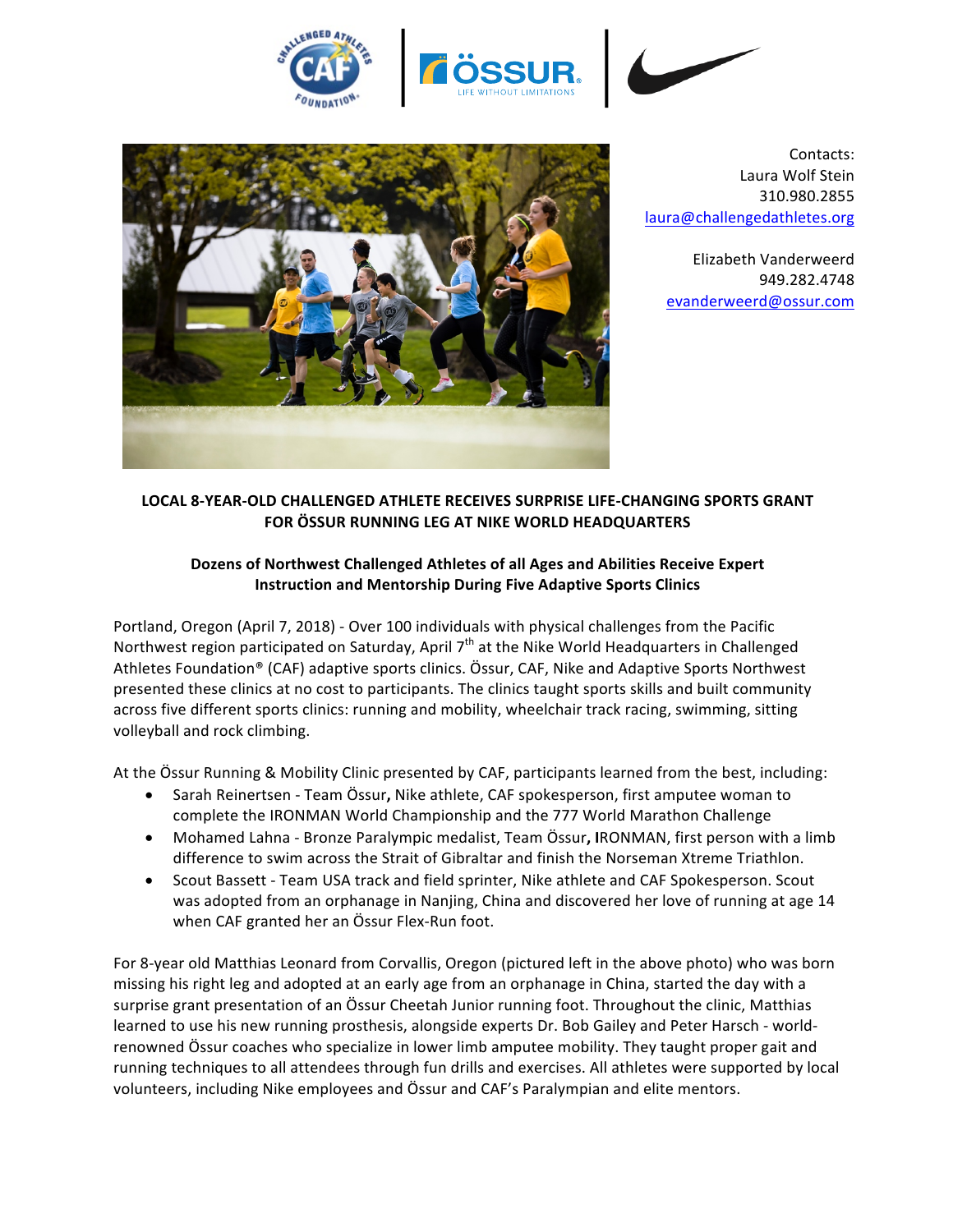

"Össur has been dedicated to developing innovative prosthetic technologies for over 40 years. As part of our commitment to the limb loss community, we partnered with CAF to create the Ossur Running & Mobility clinics as a forum where they can learn to reach their true physical potential. Hundreds of people attend our Running and Mobility Clinics each year across the U.S., and we are inspired by everyone who participates, including young people like Matthias, who passionately demonstrate what it means to live a Life Without Limitations," said Tabi King, Director of Prosthetics Marketing for Össur Americas. 

Thanks to community partners Adaptive Sports Northwest (ASNW), Oregon Adaptive Sports, ParaSport Spokane – local amputee participants and wheelchair athletes joined four other CAF clinics: Wheelchair Track Racing, Swim, Sitting Volleyball and an Adaptive Climbing Demo led by Oregon Adaptive Sports.

The partnership between CAF and Nike started in 1994. As one of the first sponsors of CAF's San Diego Triathlon Challenge, Nike donated running shoes that year and has continued over the last 25 years to provide product donations and financial support totaling over \$1,000,000. Nike's support has allowed CAF to significantly underwrite event costs and provide funding to benefit CAF athlete grants. In 2017, CAF and Nike launched The Athlete's Path program to pilot a personalized approach to developing youth athletes with physical challenges.

CAF Spokesperson, Paralympian and Nike athlete, Scout Bassett said, "I am humbled to be a mentor and role model to young Challenged Athletes like Matthias who, through this partnership with Össur, Nike, CAF and ASNW, are given the opportunities to reach their greatest potential through sports."

At Nike, our mission is to bring inspiration and innovation to every athlete – and, if you have a body, you are an athlete," said Tobie Hatfield, Sr. Director of Athlete Innovation. "We believe in the power of sport to unleash human potential, which is why we're proud to support the Challenged Athletes Foundation and Össur in hosting the annual Running & Mobility Clinic at the Nike World Headquarters."

Media Photos: https://www.dropbox.com/sh/evlzkrgdl04yfhf/AAD\_QFiTRTg9-SkprzOUHTypa?dl=0

## About the Challenged Athletes Foundation

The Challenged Athletes Foundation<sup>®</sup> (CAF) is a world leader in helping people with physical challenges lead active, healthy lifestyles. CAF believes that participation in physical activity at any level increases self-esteem, encourages independence and enhances quality of life. Since 1994, more than \$95 million has been raised and over 21,000 grants funded to people with physical challenges in all 50 states and 70. Additionally, CAF's outreach efforts reach another 60,000 individuals each year. Whether it's a \$2,500 grant for a handcycle, helping underwrite a carbon fiber running foot not covered by insurance, or arranging enthusiastic encouragement from a mentor who has triumphed over a similar challenge, CAF's mission is clear: give opportunities and support to those with the desire to live an active and athletic lifestyle. To learn more, visit www.challengedathletes.org and follow @cafoundation.

## About Össur

Össur (NASDAQ: OSSR) is a global leader in non-invasive orthopaedics that help people live a Life Without Limitations. Its business is focused on improving people's mobility through the delivery of innovative technologies within the fields of Prosthetic, Osteoarthritis and Injury Solutions. A recognized